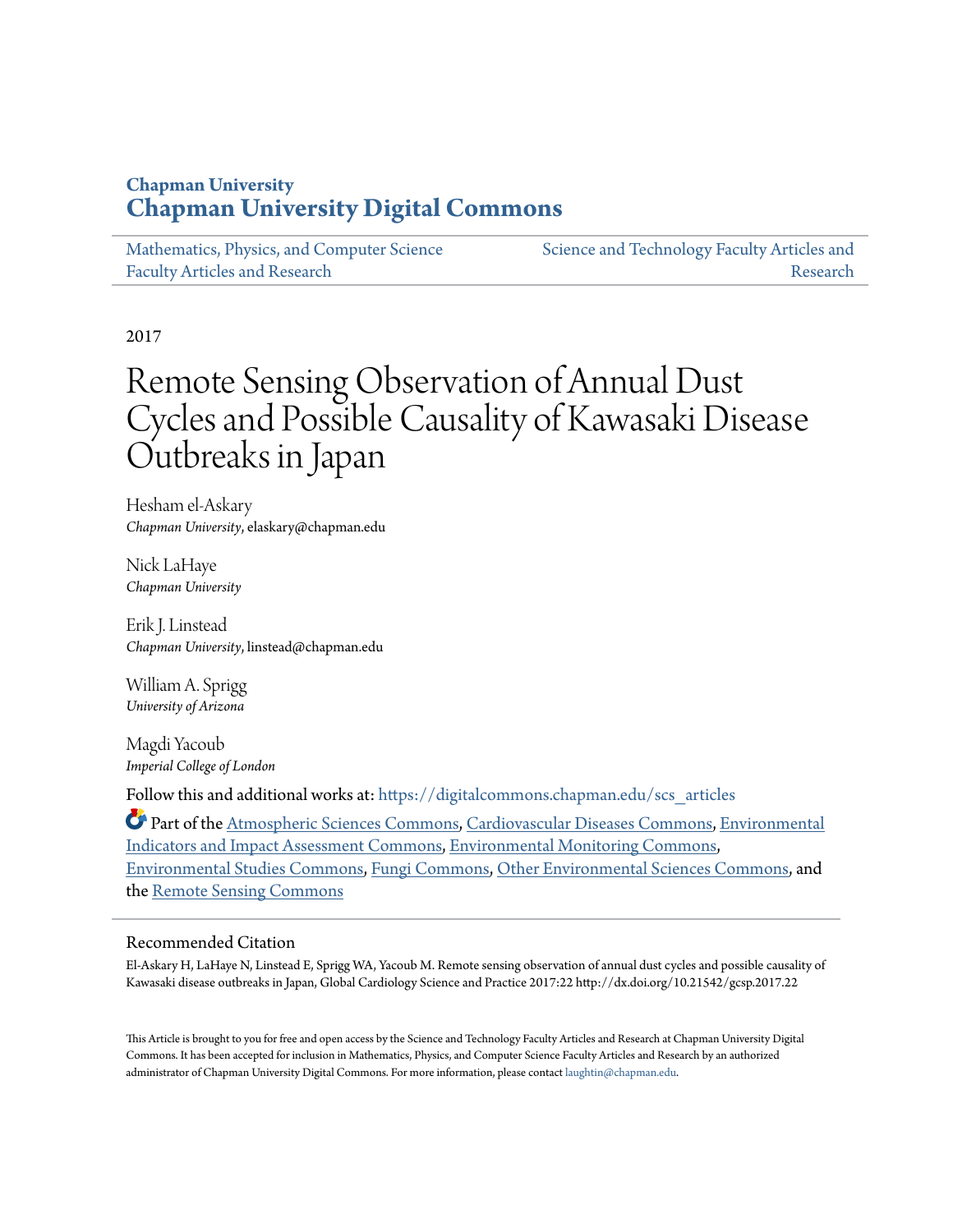### Remote Sensing Observation of Annual Dust Cycles and Possible Causality of Kawasaki Disease Outbreaks in Japan

#### **Comments**

This article was originally published in *Global Cardiology Science and Practice*, volume 22, in 2017. [DOI:](https://doi.org/10.21542/gcsp.2017.22) [10.21542/gcsp.2017.22](https://doi.org/10.21542/gcsp.2017.22)

**Creative Commons License**

 $\circ$   $\circ$ 

This work is licensed under a [Creative Commons Attribution 4.0 License.](https://creativecommons.org/licenses/by/4.0/)

**Copyright**

The authors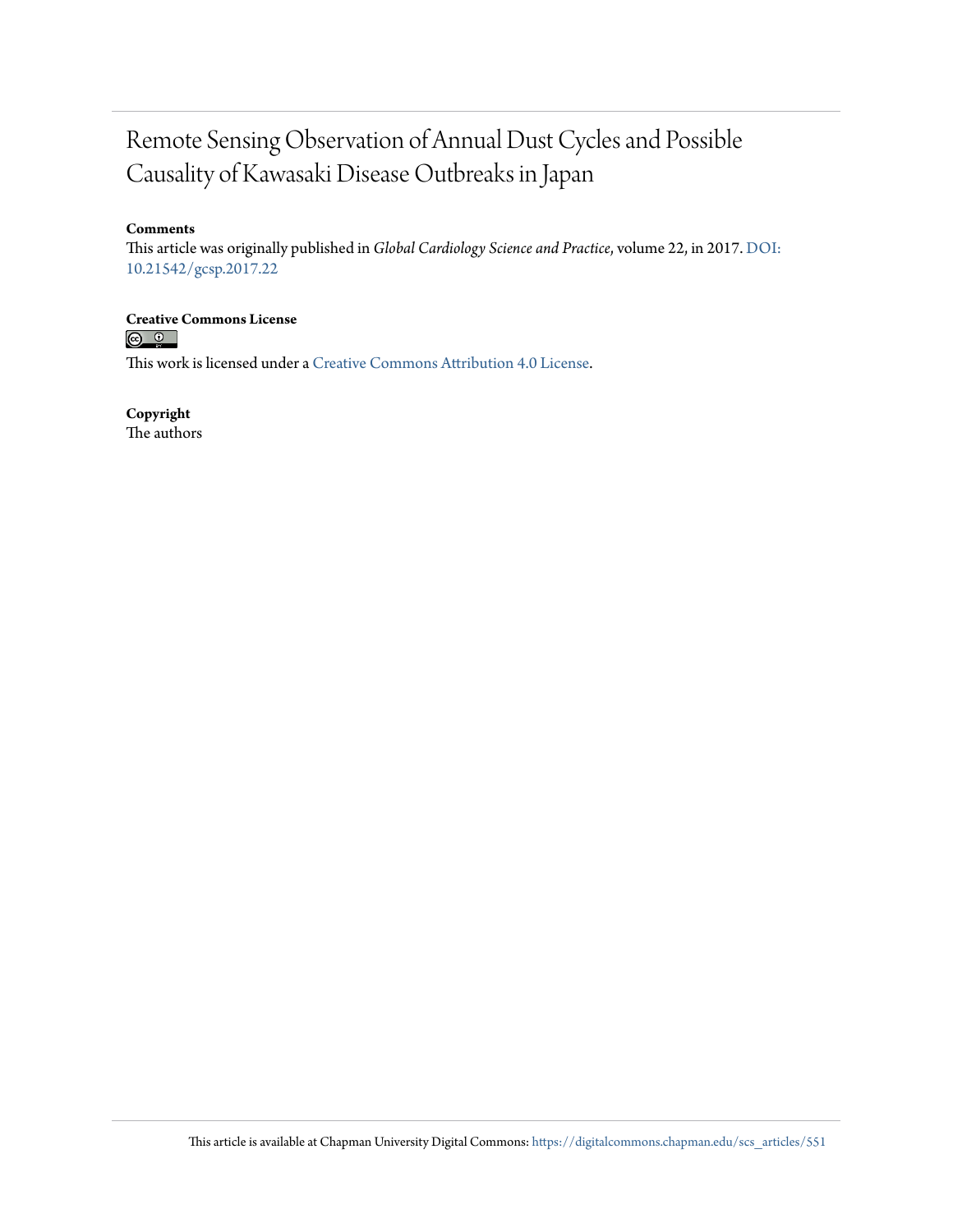

- <span id="page-2-0"></span><sup>1</sup> Schmid College of Science and Technology, Chapman University, Orange, CA, USA
- <span id="page-2-1"></span><sup>2</sup> Center of Excellence in Earth Systems Modeling & Observations, Chapman University, Orange, CA, USA
- <span id="page-2-2"></span><sup>3</sup> Department of Environmental Sciences, Faculty of Science, Alexandria University, Moharem Bek, Alexandria, Egypt
- <span id="page-2-4"></span><sup>4</sup> Jet Propulsion Laboratory, California Institute of Technology, CA, USA
- <span id="page-2-5"></span><sup>5</sup> Institute for Atmospheric Physics, The University of Arizona, Tucson, AZ, USA
- <span id="page-2-6"></span><sup>6</sup> Faculty of Medicine, National Heart & Lung Institute, Imperial College of London
- <span id="page-2-3"></span>\*Email: [elaskary@chapman.edu](mailto:elaskary@chapman.edu)

[http://dx.doi.org/](http://dx.doi.org/10.21542/gcsp.2017.22) [10.21542/gcsp.2017.22](http://dx.doi.org/10.21542/gcsp.2017.22)

Received: 30 June 2017 Accepted: 19 September 2017 c 2017 The Author(s), licensee Magdi Yacoub Institute. This is an open access article distributed under the terms of the Creative Commons Attribution license CC BY-4.0. which permits unrestricted use, distribution and reproduction in any medium, provided the original work is properly cited.



#### **Research article**

# **Remote sensing observation of annual dust cycles and possible causality of Kawasaki disease outbreaks in Japan**

Hesham El-Askary<sup>[1](#page-2-0),[2](#page-2-1),[3](#page-2-2)\*</sup>, Nick LaHaye<sup>1,[4](#page-2-4)</sup>, Erik Linstead<sup>1</sup>, William A. Sprigg<sup>[5](#page-2-5)</sup>, Magdi Yacoub<sup>[6](#page-2-6)</sup>

#### ABSTRACT

Kawasaki disease (KD) is a rare vascular disease that, if left untreated, can result in irreparable cardiac damage in children. While the symptoms of KD are well-known, as are best practices for treatment, the etiology of the disease and the factors contributing to KD outbreaks remain puzzling to both medical practitioners and scientists alike. Recently, a fungus known as *Candida,* originating in the farmlands of China, has been blamed for outbreaks in China and Japan, with the hypothesis that it can be transported over long ranges via different wind mechanisms. This paper provides evidence to understand the transport mechanisms of dust at different geographic locations and the cause of the annual spike of KD in Japan.

*Candida* is carried along with many other dusts, particles or aerosols, of various sizes in major seasonal wind currents. The evidence is based upon particle categorization using the Moderate Resolution Imaging Spectrometer (MODIS) Aerosol Optical Depth (AOD), Fine Mode Fraction (FMF) and Ångström Exponent (AE), the Cloud-Aerosol Lidar and Infrared Pathfinder Satellite Observation (CALIPSO) attenuated backscatter and aerosol subtype, and the Aerosol Robotic Network's (AERONET) derived volume concentration.

We found that seasonality associated with aerosol size distribution at different geographic locations plays a role in identifying dominant abundance at each location. Knowing the typical size of the *Candida* fungus, and analyzing aerosol characteristics using AERONET data reveals possible particle transport association with KD events at different locations. Thus, understanding transport mechanisms and accurate identification of aerosol sources is important in order to understand possible triggers to outbreaks of KD. This work provides future opportunities to leverage machine learning, including state-of-the-art deep architectures, to build predictive models of KD outbreaks, with the ultimate goal of early forecasting and intervention within a nascent global health early-warning system.

Cite this article as: El-Askary H, LaHaye N, Linstead E, Sprigg WA, Yacoub M. Remote sensing observation of annual dust cycles and possible causality of Kawasaki disease outbreaks in Japan, Global Cardiology Science and Practice 2017:22 http://dx.doi.org/10.21542/gcsp.2017.22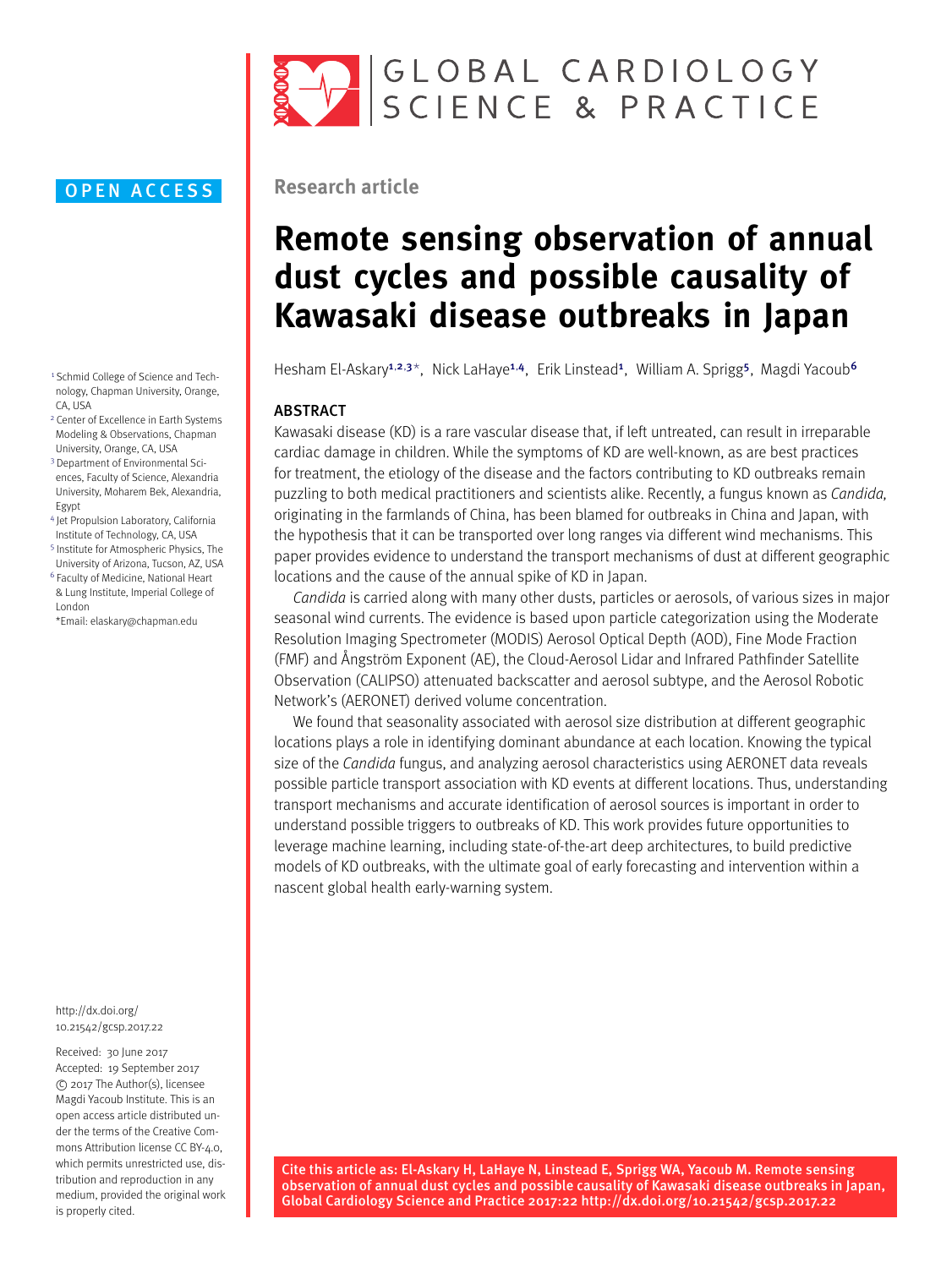#### **INTRODUCTION**

In some incidences, heart-related diseases have been related to environmentally driven factors, potentially compounded by climate change and reduced resources<sup>1</sup>. For instance, about 100 years ago, Rheumatic Fever (RF)/Rheumatic Heart Disease (RHD) was believed to be an ailment of ''temperate climate'['2.](#page-15-1) RHD cases were reported from the plains of India, and are less common than reported in colder climates<sup>3</sup>. On the other hand, the absence of haemolytic streptococcal infections and low prevalence of RF/RHD in the tropics has also been reported<sup>4</sup>. Environmental factors can play a role in disease outbreaks because some infectious agents had the potential to survive low temperature  $(-40 °C)$ , low relative humidity (< $30%$  in the western north Pacific), and high ultraviolet exposure<sup>5</sup>. This was clearly documented in the case of African dust particles harboring *Aspergillus sydowii*, responsible for diseases affecting coral in the Caribbea[n5.](#page-15-4) Moreover, using a PM10 and PM2.5 categorical model, it was shown that relative risks of cardiovascular diseases (rheumatic heart disease, hypertension, ischemic cardiovascular diseases, arrhythmia, congestive heart failure) were increased with intensity of dust and sand events (from normal clean day, to light contaminated day to blowing sands day, and to dust storm day) in a dose-related manner<sup>6-8</sup>.

Kawasaki disease is seen as one of the main drivers for acquired heart diseases in children in different developed parts of the world<sup>9-12</sup>. KD is a disease characterized by seasonal outbreaks that match other seasonal earth system processes that can induce, or at least be a vital player, in the outspread $13-17$ .

With the continuous rise in global temperature anomalies, more extreme weatherrelated events have increased either in magnitude or in frequency<sup>18</sup>. Among these are globally occurring intense heat waves, associated prolonged droughts, and more frequent dust storms<sup>18</sup>. Such extremes promote dry, loose soil, which leads to more aerosols, loaded with spores, pollens, fungus, and microbes that might be present in that soil, to be blown into the air.

It has long been assumed that the sun's ultraviolet (UV) radiation will kill any airborne microbe[s19,](#page-16-0) yet we believe that fine dust particles shield these agents by scattering the UV radiation, and hence provide a safe environment while being transported over great distances. It was found that concurrent outbreaks of KD in Japan, the mainland US, and Hawaii might stem from processes involving weather or climate variations, revealing possible connections to atmospheric circulation patterns<sup>13,14</sup>.

In this work, the authors performed a time series analysis of KD patients in three geographically distant regions suggesting that the agent responsible for KD is transported through broad scale wind currents - implying that its causes are not exclusively genetic<sup>20</sup>.

The seasonal wind patterns associated with increases in KD cases are, specifically, a northwesterly trajectory from the mainland of central/eastern Asia sweeping Japan, as well as a zonal wind pattern that traverses the north Pacific, spanning from Japan to Hawaii and ultimately reaching the mainland of the United States<sup>16,17</sup>.

According to clinical analyses, infectious disease specialists, and molecular microbiologists, the triggers to KD outbreaks are still debatable<sup>15-17</sup>. The causal agent of KD remains unknown after more than 40 years of intensive research<sup>13,14</sup>. Hence, environmental triggers may, to a greater or lesser extent, contribute to the anomalous KD outbreaks in areas prone to dust outbreaks, or even to areas that experience long range transportation of aerosols<sup>13,14</sup>. These aerosols might contain a microbiome that includes the KD agent.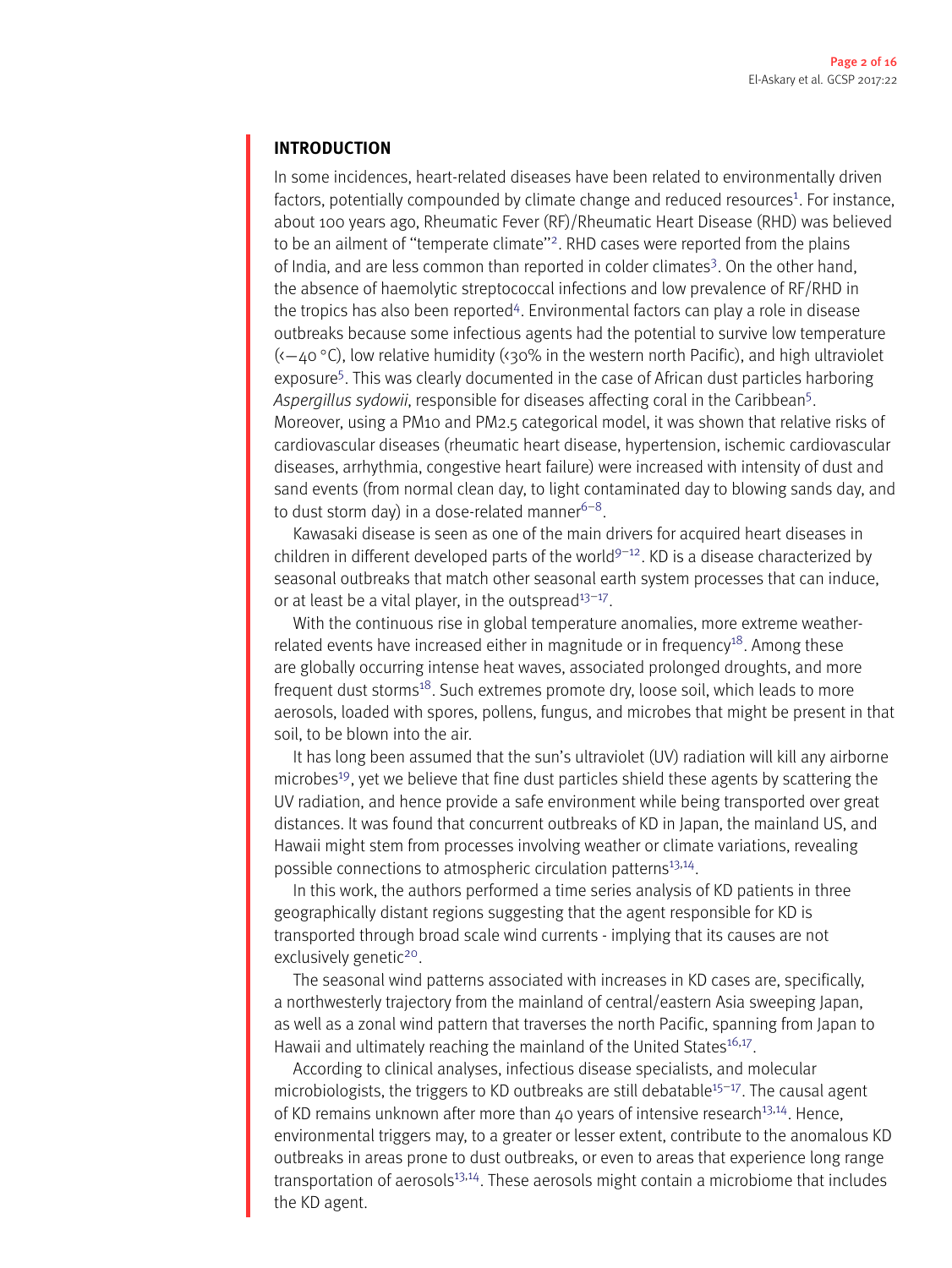In this paper we demonstrate that the aforementioned wind patterns are also associated, on an annual basis, with known dusty seasons and fine aerosol outbreak that peak, and are followed by a drop in dust outbreaks that interestingly match an observed decline in KD outbreaks reported in Japan<sup>11</sup>. Here, we utilize satellite driven parameters, namely, Aerosol Optical Depth (AOD), Fine Mode Fractions (FMF), Ångström exponent (AE) and particle volume concentration parameters to present the persistent annual cycle of fine dust occurrence when KD outbreaks are reported in Japan<sup>11</sup>. Anomalies in KD observations often exhibited ''a coherent pattern'' across the Japanese archipelago. This finding can guide physicians and scientists in identifying the causality of the KD outbreaks and any association with dusty season. This will lead satellite based observations in conjunction with predictive models to forecast critical aerosol outbreaks, their sources and their transport on hemispheric wind that could, in turn, alert clinicians to upcoming periods of regional KD risk. As such, efforts to isolate the causative agent of KD should focus on the microbiology of aerosols. This data-rich domain can allow for a forecasting system based on deep learning and other machine learning techniques applied to aerosol-related parameterizations $21$ .

#### **AEROSOL LOADING AND LONG-RANGE TRANSPORT**

Aerosol deposition from dust storms has increased in recent history. A changing climate along with poor management of Earth's dry land are concerns that contribute to surface vegetation reduction, which increases the source of dust entrained in winds off from deserts and their fringes<sup>22</sup>. A dust storm can transport large amounts of sand, silt, dust, and other fine aerosol-particles, often unexpectedly, over long distances affecting land and ocean biota alike, locally and globally<sup>23</sup>. The Sahara Desert and arid land around the Arabian Peninsula are principle sources of sand and dust, with some contributions from Iran, Pakistan and India<sup>22</sup>.

Across Asia, dust sources of the Gobi and Taklimakan Deserts affect the Central and Eastern Asia air quality, especially affecting environments in China and Mongoli[a24.](#page-16-5) Asia's significant storms deposit dust over Korea, Japan, and across the Pacific to influence the environments of Western America<sup>25</sup>.

Over the last decade, aerosols have been studied on different scales, regionally and globally, using satellite-based observations. These studies have been important in shedding light on the ultimate connections of windblown dust to the Earth's global climate system<sup>[26](#page-16-7)–28</sup>. Aerosols at different localities originate from a variety of sources, whether natural (e.g., sea salts, desert dust) or anthropogenic (local sources) due to increasing urbanization and industrialization. They all are capable of, long-range transport across the globe $29-35$ .

Clearly identifying the correct sources of aerosols is important for attribution and amelioration of climate change and for public health risk reduction<sup>36</sup>. Dust models complemented with satellite observations fill gaps in conventional approaches to air quality and disease surveillance, as in the case of Valley Fever associations with the American Haboob of Arizona in 201[137.](#page-16-12) Such studies aid understanding of the atmospheric life cycle of cocci spores with simulated spore emission, transport, and depositio[n37](#page-16-12)[,38.](#page-16-13)

Air masses loaded with dust have been well documented in their ability to transport fungi causing Valley Fever and KD outbreaks when inhaled. A soil-dwelling fungus (*Coccidioides immitis* and *Coccidioides posadasii*) and its arthroconidia, fragments approximately  $2-5 \mu$ m in length, cause Valley Fever (coccidioidomycosis) when inhaled and can be fatal<sup>39-43</sup>.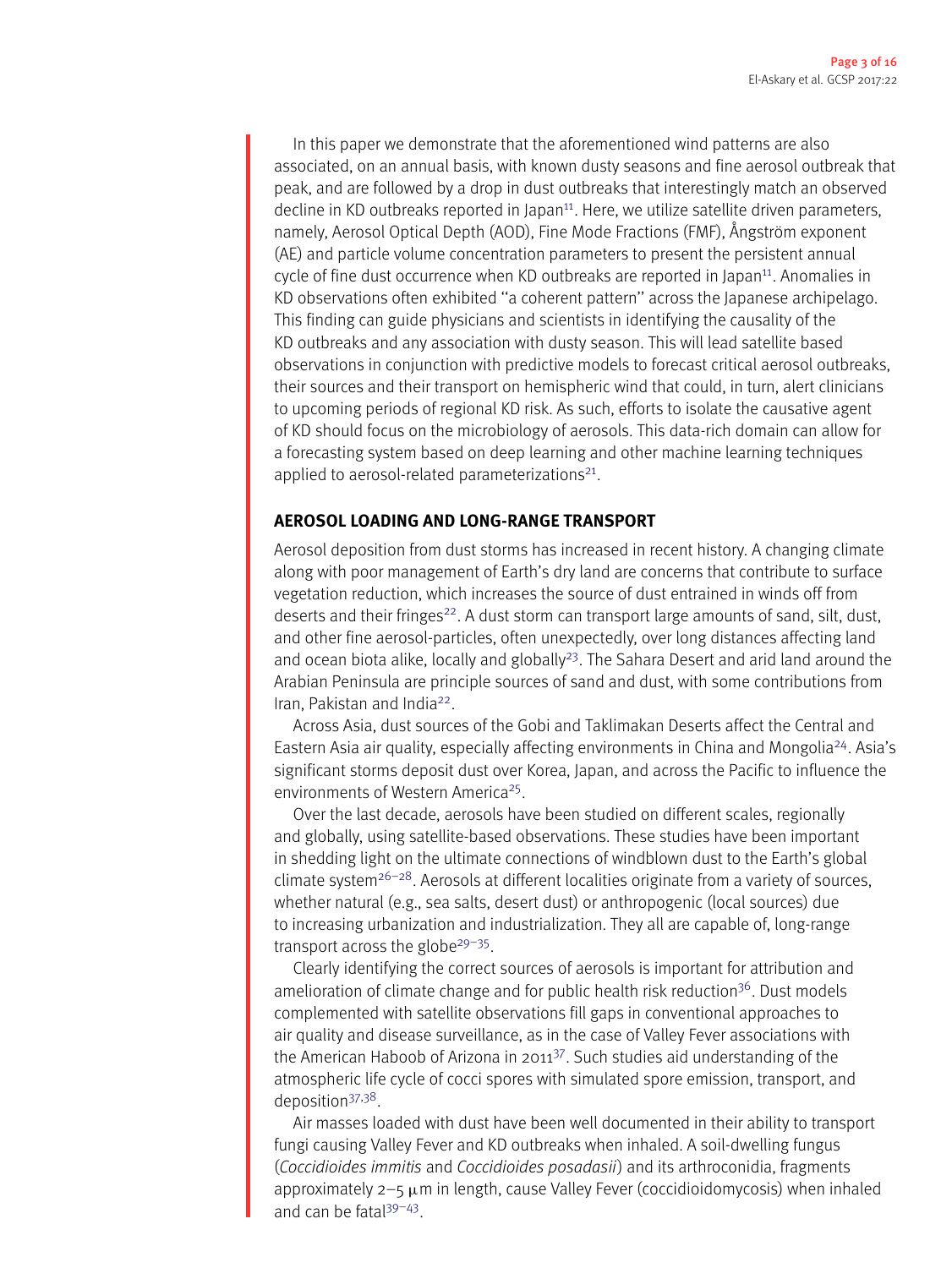<span id="page-5-0"></span>

Figure 1. MODIS Aerosol Optical Depth showing the long range transport of dust from Asia to North America.

Learning from the Valley Fever case, let us examine potential transport of Candida fungus from Asia. In spring, the Aleutian atmospheric pressure low in the North Pacific weakens and a strong high pressure center develops in the subtropical North Pacific. At the same time, typically strong northwesterly winds are interrupted in Japan, and the wind's path across the North Pacific is redirected to higher latitudes. This atmospheric path is much weaker and shifts northward in spring and summer. This springtime interruption coincides with the seasonal decline in KD cases in both San Diego and Hawaii $13,14$  $13,14$ .

[Figure](#page-5-0) [1](#page-5-0) shows the long-range transport of dust from Asia across the Pacific Ocean towards North America. Data are obtained from the Moderate Resolution Imaging Spectroradiometer (MODIS), aboard the NASA Terra satellite. MODIS provides a monthly aerosol product, AOD, which yields information about aerosol characteristics in the field of view. AOD is a measure of the opaqueness of air, with high values indicating poor visibility. MODIS sees a 2330 km wide swath as it passes over both land $44$  and ocean $45$ . The instrument provides daily global coverage, albeit with narrow gaps between swaths in the tropical region, of several validated aerosol products, including AOD, AE and FMF that will be used in the present work<sup>[46,](#page-16-18)47</sup>.

#### **ANNUAL DUST ACTIVITY DURING RECORDED KD OUTBREAKS IN JAPAN**

The seasonal trends of KD patients have been explored from January 2001 to November 2010 [\(Figure](#page-6-0) [2\)](#page-6-0) [12.](#page-15-8) An overall upward trend in the number of patients, with a clear spike during the winter season, is followed by a smaller spike in summer, spring and fall. This behavior agrees with the reported maximum and minimum outbreak months in certain regions globally [\(Figure](#page-6-1) [3\)](#page-6-1)<sup>15</sup>.

Air masses loaded with dust help transport different kinds of microbes and fungi. Accordingly, we believe that the long-range transported dust has contributed to KD outbreaks [\(Figure](#page-6-0) [2\)](#page-6-0). Thus, we explore dust occurrences using the FMF and AE and their degree of correlation with KD outbreaks over Eastern China and Japan. We do so on an annual basis, whenever clinical data of KD outbreaks have been reported<sup>12</sup>. AE is derived from the ratio between  $ln(\tau_1/\tau_2)$  and  $ln(\lambda_2/\lambda_1)$ , for given spectral band wavelengths  $\lambda_1$  and  $\lambda_2$ , and their corresponding AODs  $\tau_1$  and  $\tau_2{}^{48}$ . It describes the mode, the most common, aerosol size distribution, differentiating between fine and coarse particles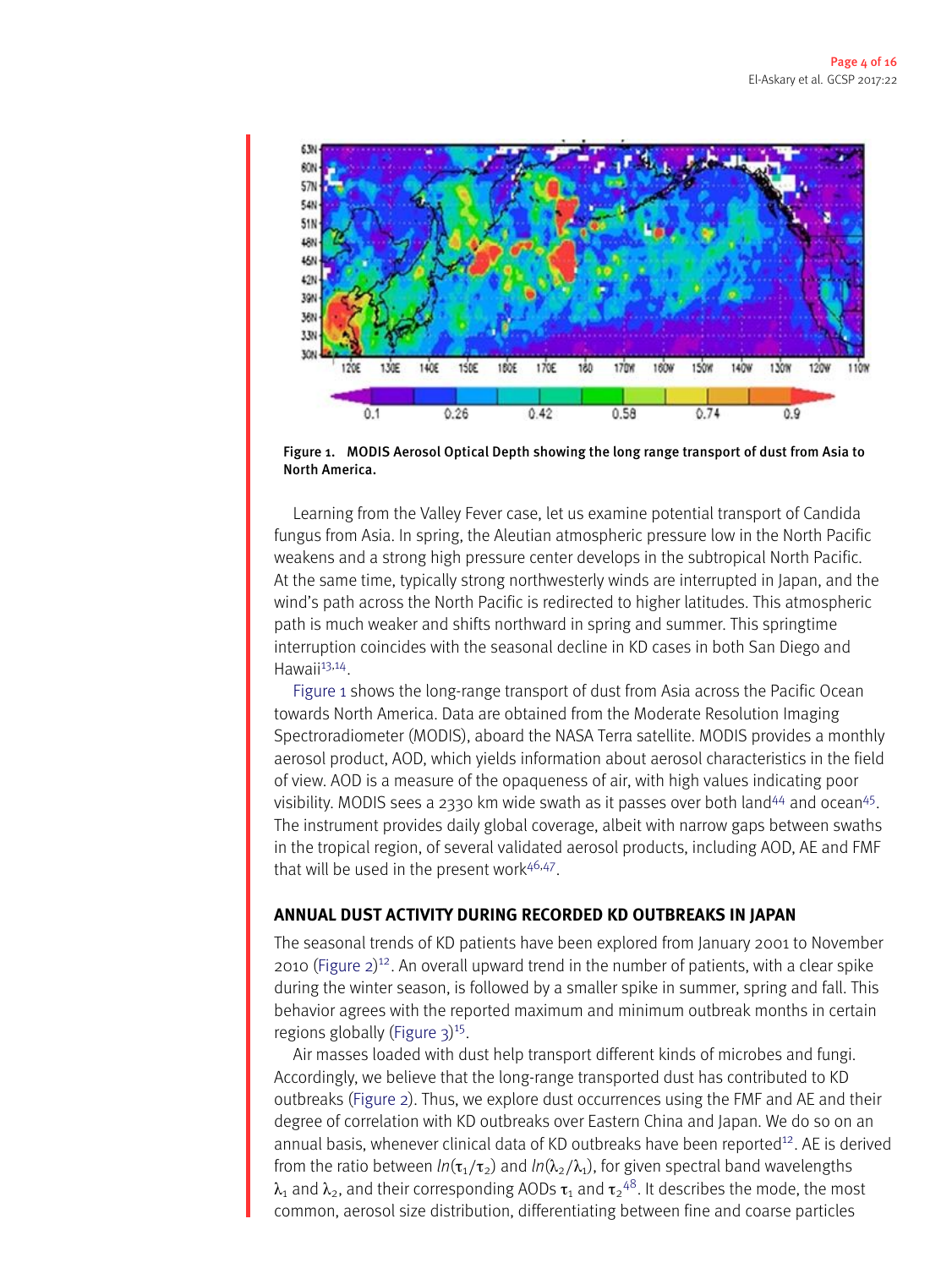<span id="page-6-0"></span>

<span id="page-6-1"></span>



Figure 3. Maximum (top) and minimum (bottom) months of Kawasaki disease outbreaks from 1970–2012. Strength indicated by circle size and month of max/min indicated by colour. Reproduced under a CC-BY licence from [\[15\]](#page-15-14).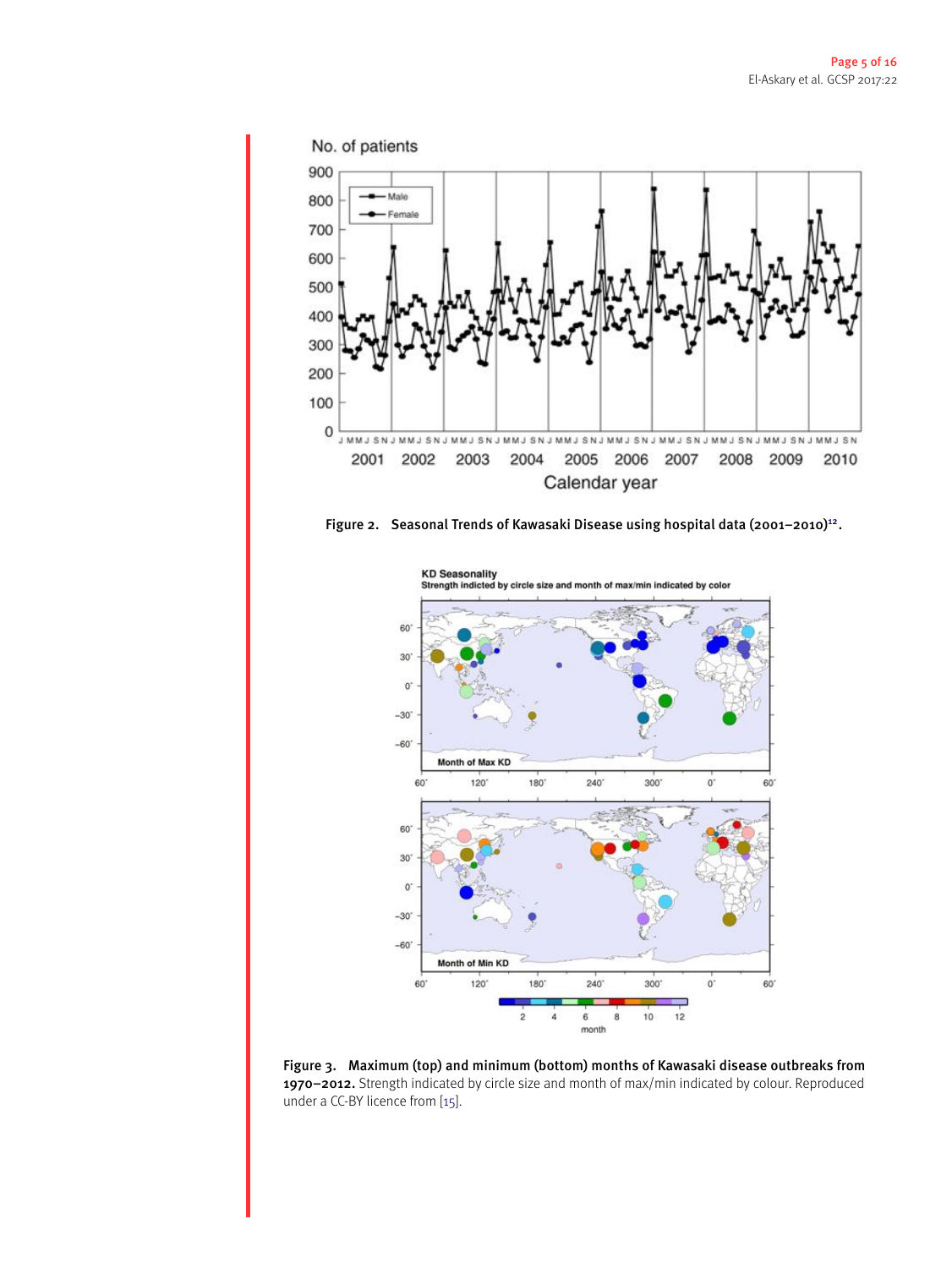<span id="page-7-1"></span>

Figure 4. The regions under investigation in this study.

size. Dust particles, especially those with the ability to transport long distances, have a mid-range AE within a range of  $[0, 4]$ . On the other hand, the FMF is the fraction of the AOD contributed by fine aerosols (effective radius  $0.1-0.25 \mu m$ )<sup>46</sup>. It shows the proportion of smaller particles of atmospheric aerosols to the total. These parameters, in combination with others, help us track dust events over time, as the signature of the fine mode particles can be seen as they travel or dissipate.

In the present work, the FMF and AE are plotted as Hovmoller diagrams [\(Figures](#page-7-0) [5,](#page-7-0) [6](#page-8-0) and  $\overline{z}$ ), a 2-dimensional contour plot that allows for the representation of 3 dimensions: time, space, and the value to be plotted. Hovmoller plots visualize a value's distribution over time and 1 dimension of space. Because of this, we average data over all latitudes included in this study. The initial Hovmoller plot of the FMF shows the fine particle association with the reported KD outbreak during the time period that ranges from November 01, 2007 to February 01, 2009. However, KD reports have been extended to allow analysis for the period  $(2000-2010)^{12}$ , hence, a longer time period analysis will be discussed later in this work.

<span id="page-7-0"></span>To compensate for the fact that MODIS uses different algorithms and reflective bands over land and ocean, the area of study was divided into different regions [\(Figure](#page-7-1)  $\Delta$ ). The black box, labeled 1, shows the high land region in China assumed to be the fungus



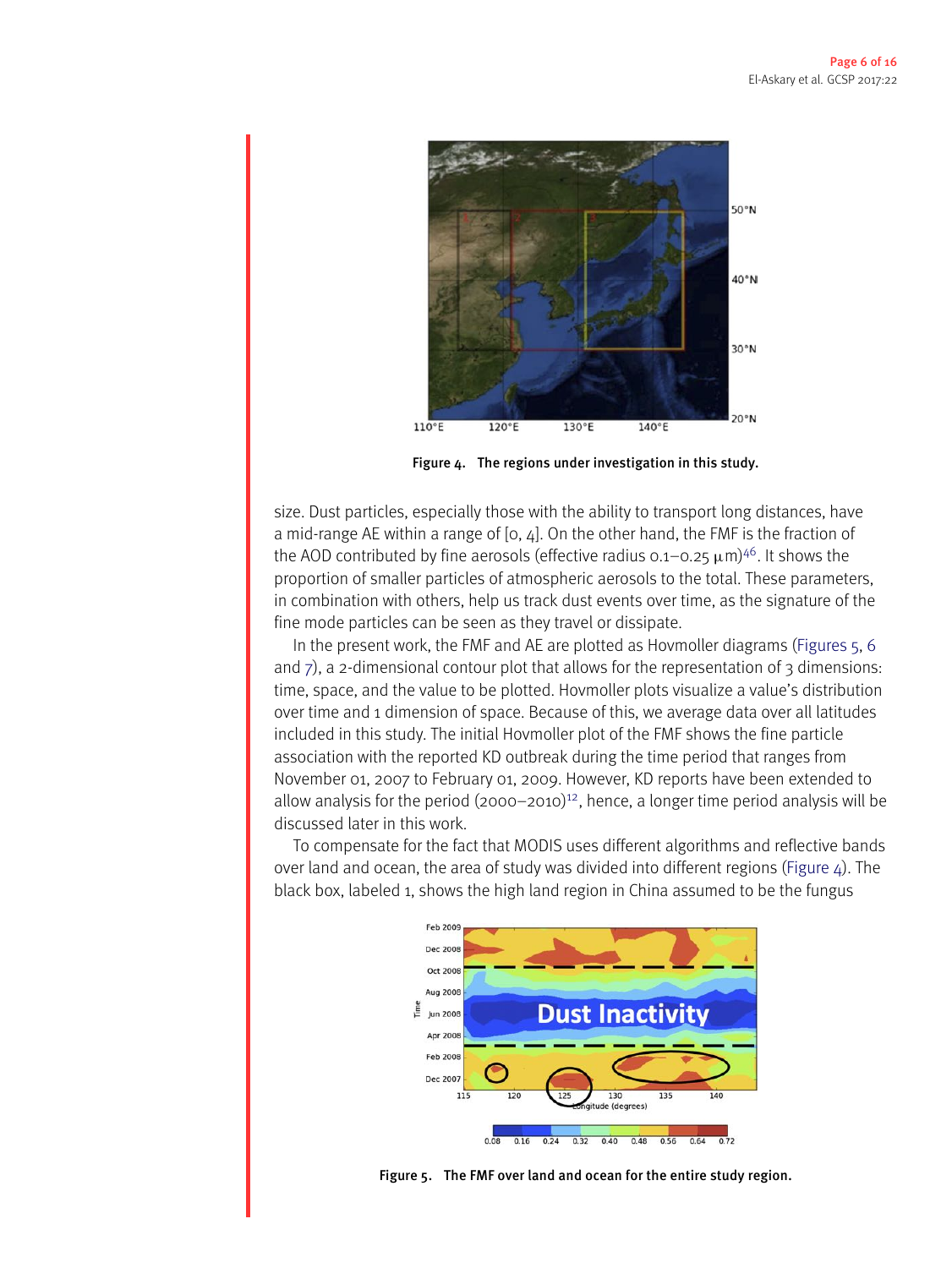<span id="page-8-0"></span>

Figure 6. The FMF annual cycle over the study region (2000–2010) matching with the KD out-breaks reported by the hospital data shown in [Figure](#page-6-0)  $2^{12}$  $2^{12}$ .

source. The red box, labeled 2, shows where ocean values are plotted, and the yellow box, labeled 3, shows land regions in Japan. It should be noted that ocean values are also plotted in the region overlapping the yellow region.

The clear seasonal anomaly of dust attributed to the long-range transport of small particles can be seen in [Figure](#page-7-0) [5.](#page-7-0) It shows the monthly FMF over the entire region, covering both land and ocean, under investigation where KD outbreaks were observed and previously reported during the period  $(2007-2009)^{12}$ . In the bottom left corner a small peak in the FMF is observed followed by a much larger peak later in December 2007, centered at 125 degrees. Another peak begins in early January, followed by 2 more peaks. These peaks have been circled and they show large collections of fine mode particles that are moving from China to Japan. This will be further investigated using the AE, yet the FMF shows the times when particle transport is greatest, with a signature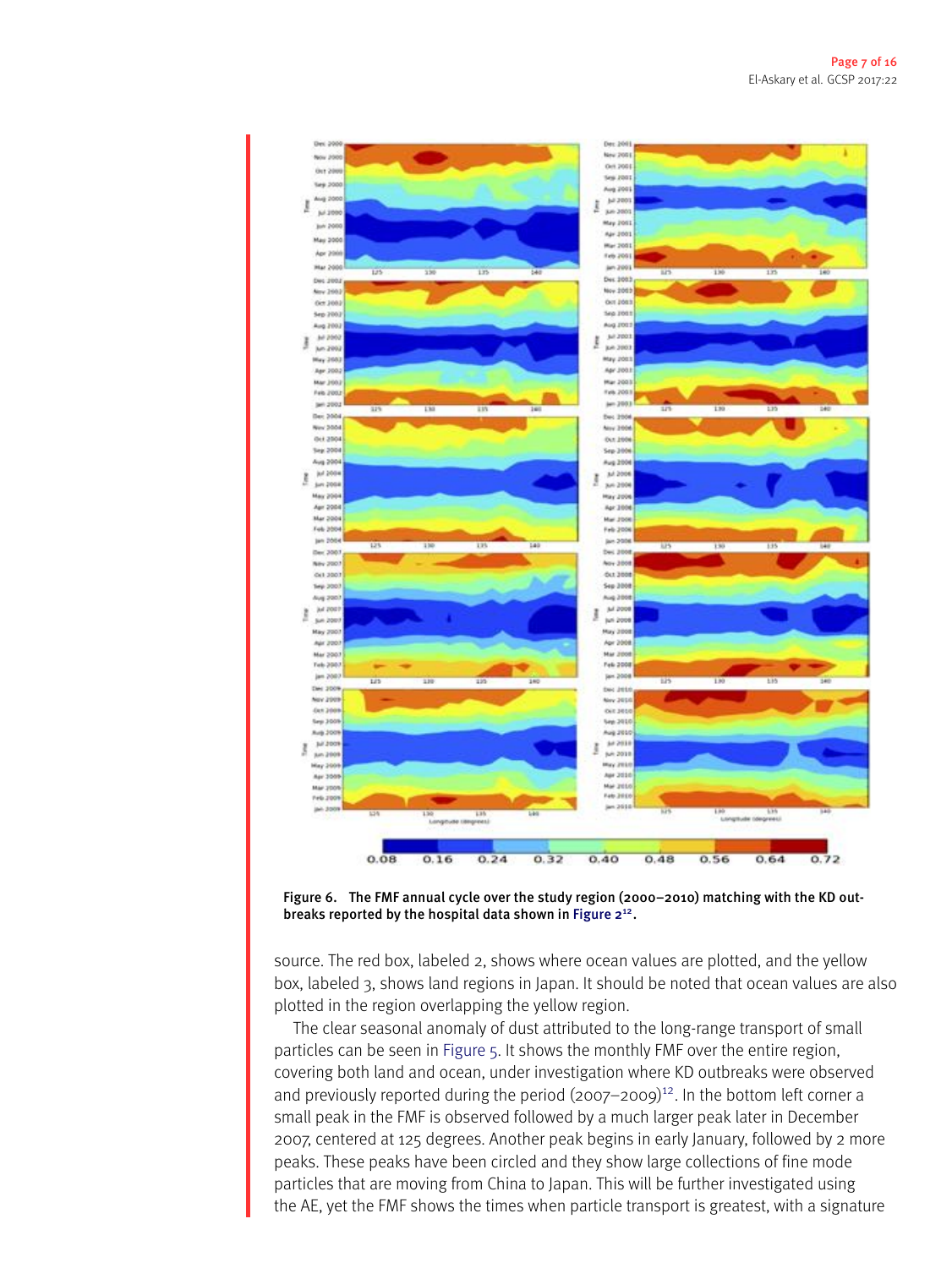<span id="page-9-0"></span>

Figure 7. The Angstrom Exponent over land region 1 (Top Left), ocean (Top Right and Bottom Left), and land region 2 (Bottom Right).

that denotes dust events in the winter, from November to the end of January. This is very much in agreement with the aforementioned seasonality of KD in this region<sup>12,15</sup>.

These peaks are separated by a zone, or time period, of low dust activity, shown as a blue band between the winter seasons high activity [\(Figure](#page-7-0) [5\)](#page-7-0). It is noteworthy that the number of KD patients recorded during the dust-inactive period dropped dramatically [\(Figure](#page-6-0) [2\)](#page-6-0) [12.](#page-15-8) Another period of dust activity appears late in 2008 and early 2009, and matches with a new spike in the number of KD patients. This analysis is extended further to cover the whole time period where an annual cycle in the FMF dust activity has been observed over the region. This, too, correlates with the annual rise and fall of the KD  $cases<sup>12</sup>$  $cases<sup>12</sup>$  $cases<sup>12</sup>$  [\(Figure](#page-8-0) [6\)](#page-8-0).

This analysis has been extended to look into the AE characteristics of aerosols to confirm that fine dust particles dominate during the reported KD outbreaks [\(Figures](#page-9-0) [7a,](#page-9-0) [7b,](#page-9-0) [7c](#page-9-0) & [7d\)](#page-9-0).

The extinction AE ( $\alpha_{ext}$ ) is calculated using the measured aerosol optical properties and AOD spectral dependence  $(\tau_{ext})$  with wavelength  $(\lambda)$ <sup>50</sup>.

$$
\alpha_{\text{ext}} = -d \ln[\tau_{\text{ext}}(\lambda)]/d \ln(\lambda) \tag{1}
$$

Fine and coarse mode particles can be identified by calculating linear regression of In  $(\tau_{ext})$  versus In ( $\lambda$ ), where values close to 2 indicate fine mode and 0 represent coarse mode<sup>51</sup>. Absorption AE ( $\alpha_{\text{abs}}$ ) can be calculated using:

 $\alpha_{\text{abs}} = -d \ln[\tau_{\text{abs}}(\lambda)]/d \ln(\lambda)$  (2)

Aerosol particles' physical characteristics affect  $\alpha_{abc}$ . For example,  $\alpha_{abc}$  varies from less than 1.0 and up to 1.6 for large black carbon particles ( $r > 0.1 \mu m$ ) based on their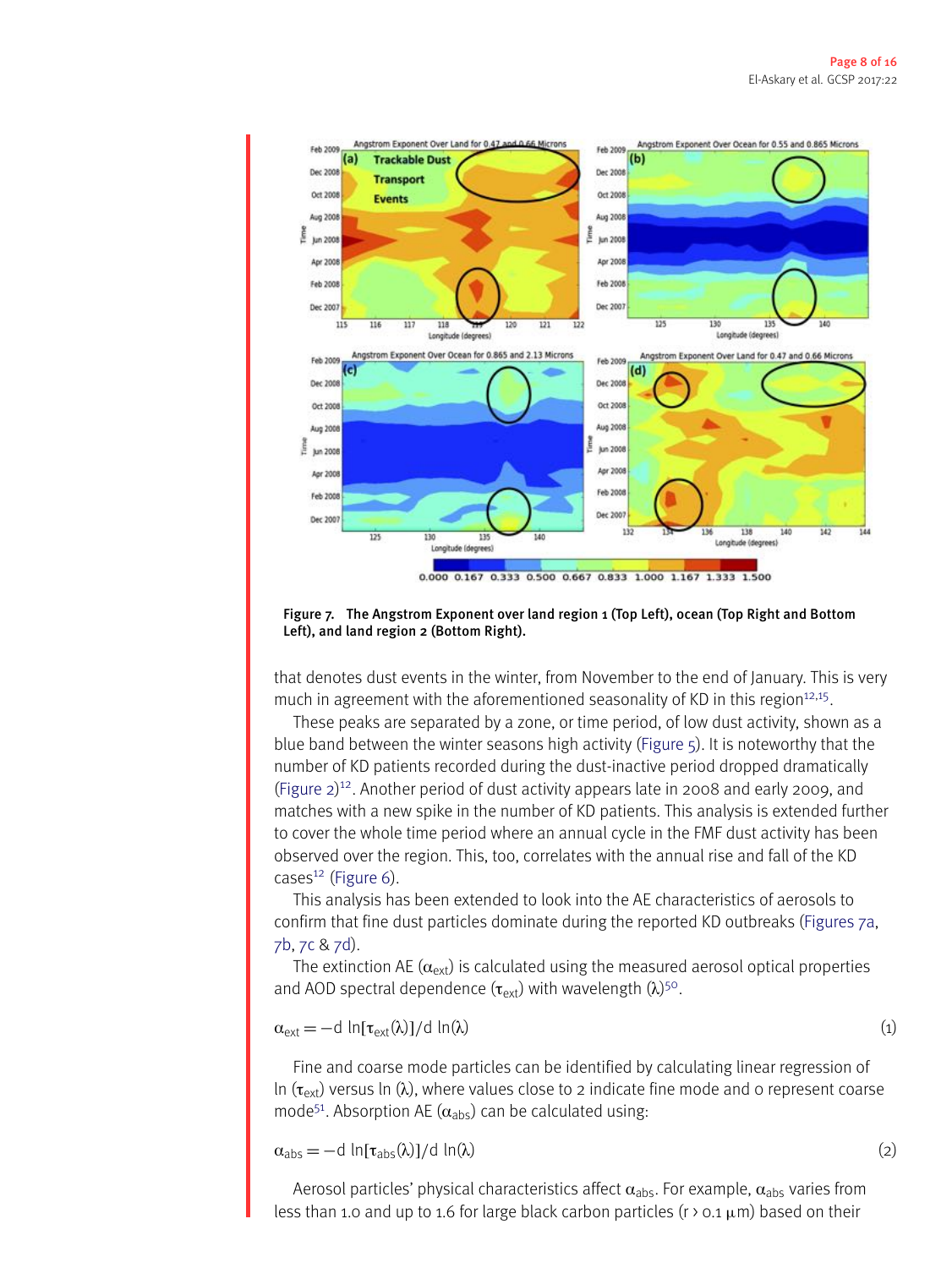core size and coating structure<sup>52</sup>. Black carbon particles are characterized by their smallradius and spherical shapes that result in  $\alpha_{abs}$  values of  $\sim$ 1.0<sup>53</sup>. It is also shown that  $\alpha_{abs}$ varies between 1.2 –3.0 for dust, 1.2 –2.0 for pollution (biomass only) and 0.75 –1.3 for mixed aerosol $5^{54-56}$  $5^{54-56}$  $5^{54-56}$ .

[Figures](#page-9-0) [7a,](#page-9-0) [7b,](#page-9-0) [7c](#page-9-0) and [7d](#page-9-0) show the AE over land for land region 1, over two separate band ranges over the ocean region, and over land region 2, respectively. While the spectral bands over ocean and land differ, trends across the entire region can still be followed. From mid-spring, starting at the end of March, to mid-summer, ending at the end of July, both land regions appear to have very high AE values, but the ocean values appear close to 0, implying that little is being transported across the ocean at these times. However, during other time periods AE values appear similar throughout the areas plotted. For example, peak values appear in the center of land region 1, falling in the range mentioned above for dust dominant aerosol plumes [\(Figures](#page-9-0) [7a\)](#page-9-0).

These peaks, from November 2007 to February 2008, can be traced to the ocean domain with values falling in the mixed aerosols range, indicating that transported dust is mixed with other aerosols [\(Figures](#page-9-0)  $7b$  and  $7c$ ). Furthermore, these peaks can now be tracked to land region 2, where AE values show the dominance of dust [\(Figure](#page-9-0) [7d\)](#page-9-0). This finding confirms the fact that only very small particles, like fine dust, will be transported long range. Larger particles that mixed in with the plume along the ocean portion of the transport have mostly or completely settled.

#### **AEROSOL VOLUME CONCENTRATION ANALYSIS USING AERONET DATA**

Microparticle transport plays a major factor in changing aerosol types that can be investigated in a network of ground based, upward looking sun photometer (AERONET) sites<sup>49</sup>. In this section, we try to shed light on a possible aerosol transport between three AERONET sites, namely SACOL, Xiang He and Shirahama stations. The three sites are chosen based on their geographic locations to help track aerosol movement from China to Japan [\(Figure](#page-11-0) [8a\)](#page-11-0). Aerosol volume size distributions over three different ranges, namely 0.2–0.4  $\mu$ m, 0.4–0.6  $\mu$ m and 0.6–0.8  $\mu$ m, are presented to show dominant size distribution over the three AERONET sites during the period of transport.

The AERONET sun photometers are globally distributed to measure columnar spectral AOD and water vapor at a wavelength ranging from 340 nm to 1640 nm, and temporal resolution of 600 to 900 seconds. The network also retrieves columnar optical aerosol properties (e.g., aerosol size distribution, volume mean radius, volume concentration, and multi wavelength single scattering albedo at  $440, 675, 870$ , and 1020 nm<sup>57,58</sup>. This takes place by fitting measurements of the spectral AOD and sky radiances to radiative transfer calculations<sup>54</sup>. AERONET data retrievals comprise  $1-2%$  estimated uncertainty<sup>59</sup>, with the highest uncertainty near UV wavelengths<sup>57</sup>.

Here, we use the AERONET Lev. 2 Ver. 2.0 products that contain retrievals for 116 different aerosol parameters including, Aerosol Volume Size Distribution (AVSD):  $dV(r)/d\ln(r(\mu m^3/\mu m^2))$  retrieved in 22 logarithmically equidistant radial bins spanning the range of particle radii 0.05  $\mu$ m  $\leq$  r  $\leq$  15  $\mu$ m. Inversion products also provide the mean geometric radii of the fine and coarse modes, their standard deviation, and their volume concentrations. This is of particular importance; our goal is to understand the varying abundance of the different aerosol volume concentrations and their association with KD outbreaks<sup>12</sup>.

Although ground data are sometimes sparse, they are nonetheless useful when tracking long-range aerosol movement, as they help to understand different aerosol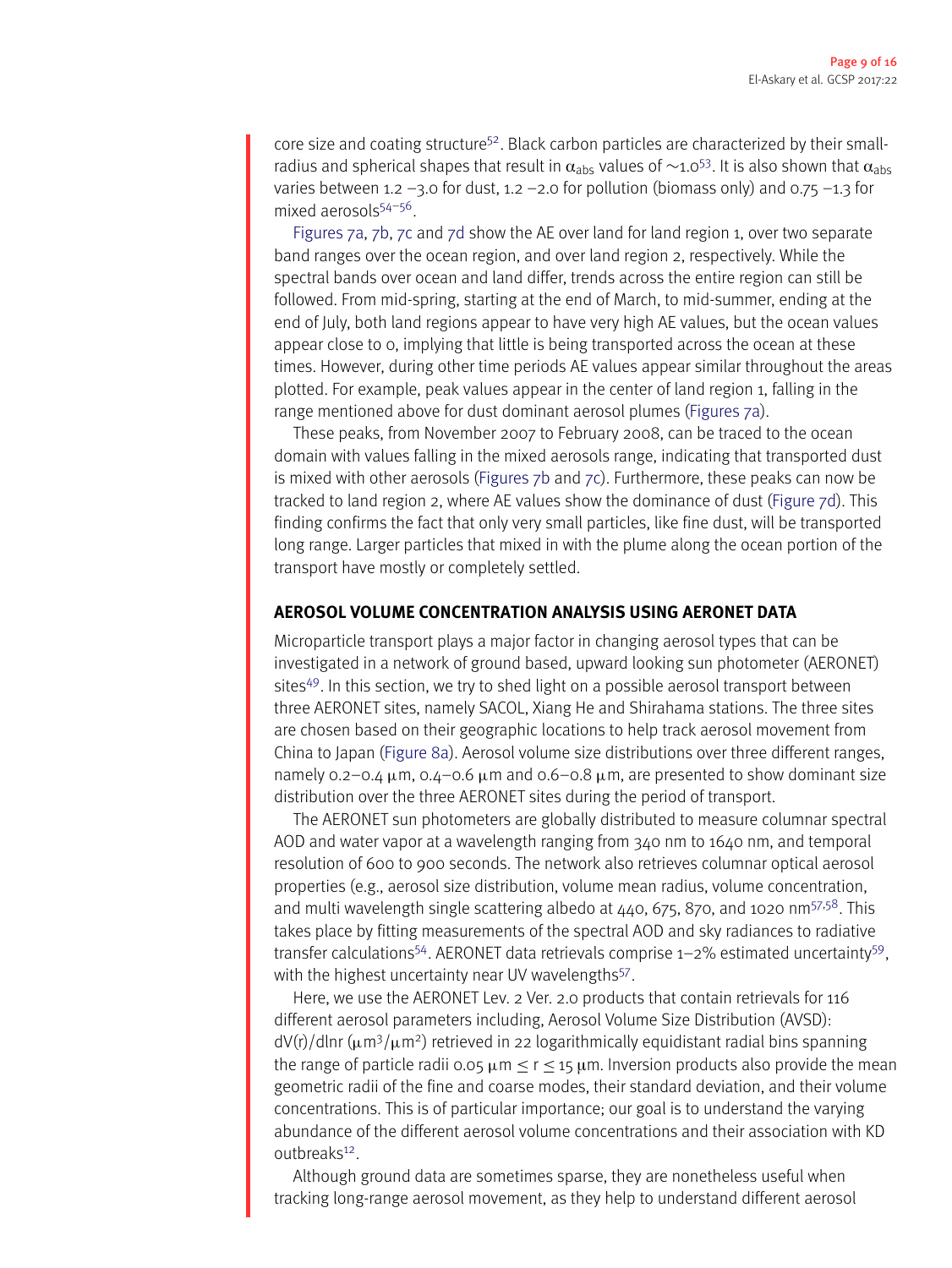<span id="page-11-0"></span>



mixing scenarios over the region. The plotted data show the volume concentration of certain aerosol groupings by their radius [\(Figures](#page-11-0) [8b,](#page-11-0) [8c](#page-11-0) & [8d\)](#page-11-0).

A possible transport event was observed from 1–2 February 2008. A large amount of fine mode aerosol particles were sampled at the SACOL station. A lesser amount of aerosols in the same radii group appeared at the Xiang He station from 2–3 February 2008. Still decreasing, a smaller amount of the same aerosol type appeared at the Shirahama station between 3–6 February 2008.

Generally evident is that the fine aerosol sizes dominate over the Japanese site, and they coincide with reported KD outbreaks. The KD data agree with findings that anthropogenic aerosols (i.e.,  $AE \rightarrow 1$ ) are significant over the land areas of Indochina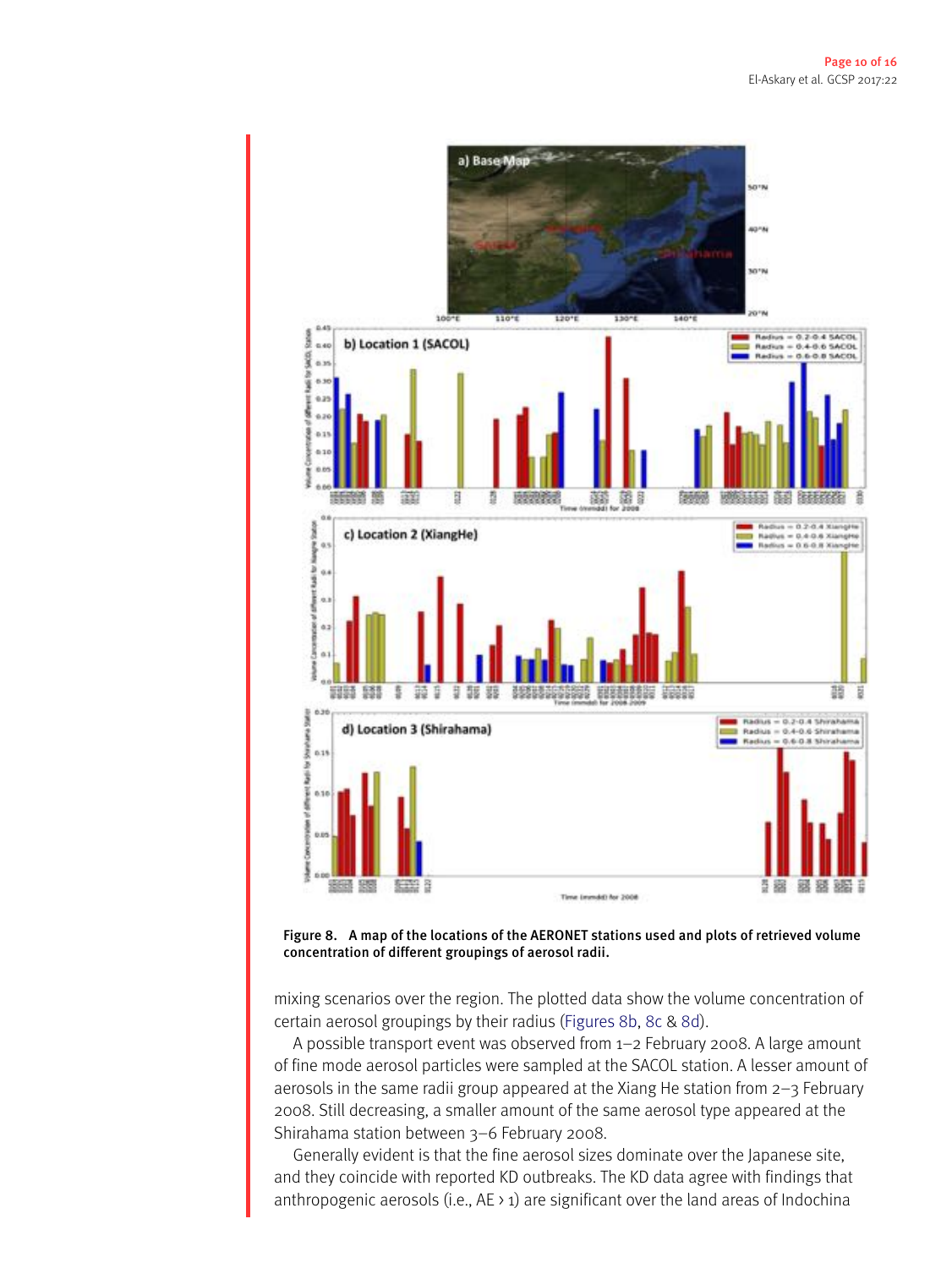Peninsula, the Philippines and southern China, with temporal changes evident over the latter two<sup>35</sup>. This is in contrast to central to northern China, with AE in the range of 0.4–0.6, which is blanketed with a mixture of dust and pollution. Most ocean areas in East Asia are covered with a weak-to-moderate amount of anthropogenic aerosols, which increased significantly over the East China Sea; this was detected from MODIS aboard the Aqua satellite and was possibly due to inland pollution drifting out to sea<sup>35</sup>. Unfortunately, the sparsity of aerosol data that coincided with KD outbreak information meant that seasonal comparisons or additional data features could not be determined. A more complete picture is possible if more recent data are obtained.

#### **AEROSOL VERTICAL STRUCTURE TRANSPORT TRACKING AND TYPE INFORMATION USING CALIPSO**

We also leveraged CALIPSO, a Franco–American satellite and space-based mission that supplies a unique data set of atmospheric vertical profiles measured by CALIOP, a Cloud-Aerosol Lidar with Orthogonal Polarization. CALIOP measures aerosol and cloud properties along with aerosol subtype information<sup>60</sup>. The profiles range from Earth's surface to 40 km with a resolution of 30–60 m in the vertical and 333 m in the horizontal. CALIPSO can detect optical depths of 0.01 or less, so it can observe weak aerosol layers and thin clouds $61$ .

In this study, the CALIOP Level 1B data were employed, which contain calibrated and geo-located single-shot (highest resolution) light detection and ranging (LIDAR) profiles. Nighttime CALIOP profiles are generally better as they depict dust storms more accurately compared to daytime overpass data, which are noisier $62$ . There are 10 subtypes categorized by the CALIPSO retrieval algorithm, but those of greatest interest for this study are the dust and polluted dust subtypes<sup>63</sup>. [Figure](#page-13-0) [9](#page-13-0) (a–i) show vertical profiles of the atmosphere up to 30 km, represented by total attenuated backscatter at 532 nm, together with the CALIPSO passes on 25, 26 and 27 December, 2006 and the most abundant aerosol types over selected areas that had been reported previously in similar studies over different polluted regions<sup>38,64-66</sup>.

Using the backscatter data, aerosol plumes were tracked as they moved across the region of interest. [Figure](#page-13-0) [9a](#page-13-0) shows aerosol plumes ranging from 2-12 km altitude over eastern China on December 25th [\(Figure](#page-13-0) [9d\)](#page-13-0), in agreement with the varying size distribution [\(Figure](#page-11-0) [8b\)](#page-11-0). [Figure](#page-13-0) [9g](#page-13-0) with the region [9i,](#page-13-0) shows the aerosol subtype suggestive of plumes consisting of dust and polluted dust. On December 26th, over China, and about 15 degrees farther east, a group of aerosol plumes lost 2-5 km altitude. This follows the pattern that dust decreases in height as it is transported over a distance [\(Figure](#page-13-0) [9b](#page-13-0) & region [9e\)](#page-13-0). The corresponding subtype analysis [\(Figure](#page-13-0) [9h\)](#page-13-0) reveals that dust and polluted dust dominated in the plume, although this time elevated smoke appears in the region, indicating that the original plumes mixed with local aerosols. Lastly, a day later, backscatter data over Japan show a collection of aerosol plumes ranging from 1-10 km in height [\(Figure](#page-13-0) [9c](#page-13-0) & region f). The aerosol subtype map [\(Figure](#page-13-0) [9i\)](#page-13-0) suggests greater heterogeneity in aerosols, yet with a definite grouping of dust and polluted dust among the lower aerosols, suggesting that this dust mixture may have been transported from the original plumes in [9a.](#page-13-0)

Since long-range transport of aerosols (including fine desert mineral dusts and biological constituents that can pose a health risk) can be followed and predicted, a global Dust-Health Early Warning System could be exploited to address KD $67$ . The will to exploit this state of affairs may be aided by a recent global assessment of sand and dust storms that had been commissioned from the UN Secretary General's office<sup>68</sup>.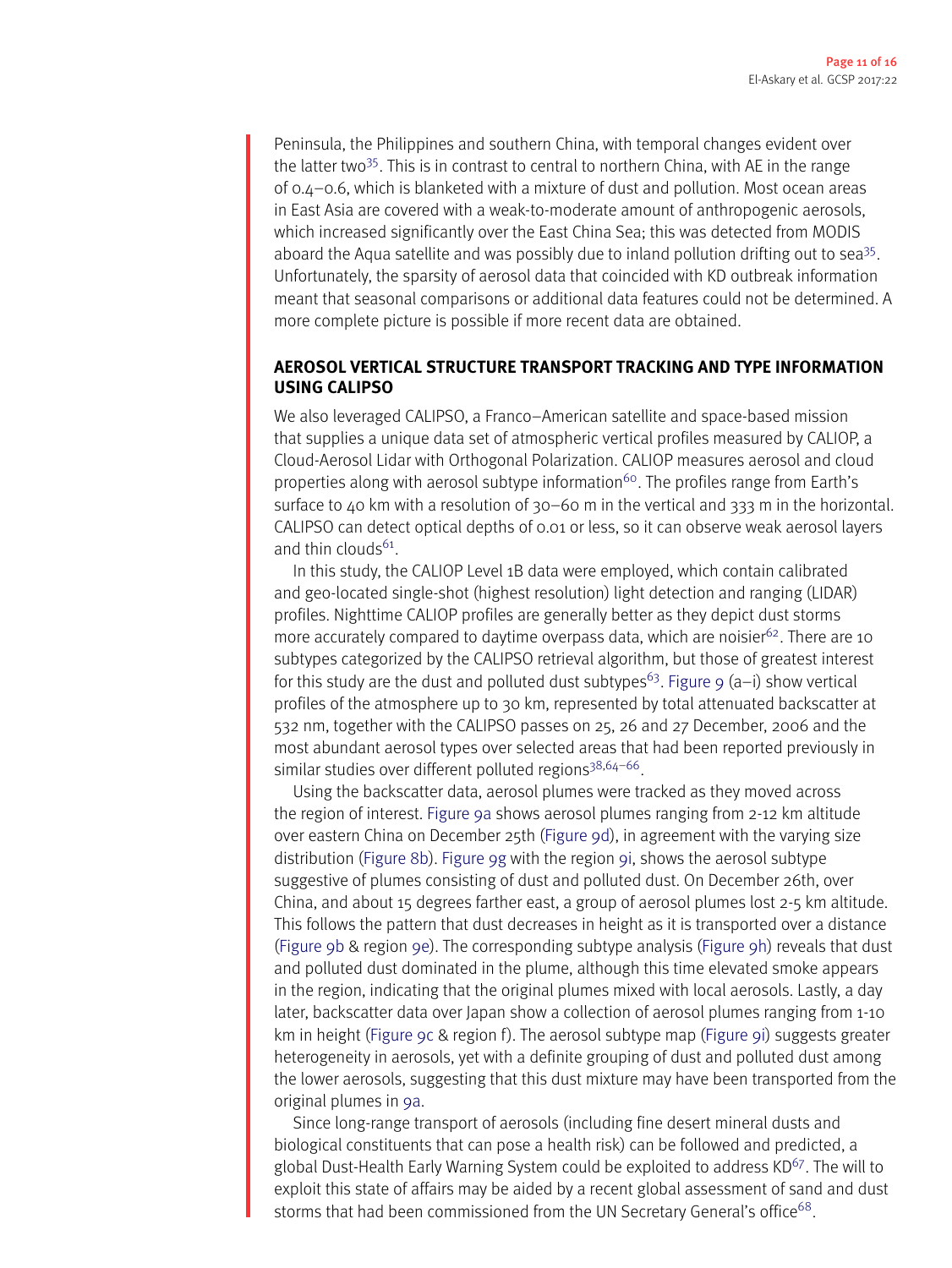<span id="page-13-0"></span>

Figure 9. The CALIPSO attenuated backscatter of aerosol plumes moves west to east (9a–9c) with their associated orbit path and highlighted region of interest (9d–9f) and the CALIPSO aerosol subtype classifications for the same scenes (9g–9i) with highlighted areas of interest. (continued on next page. . . )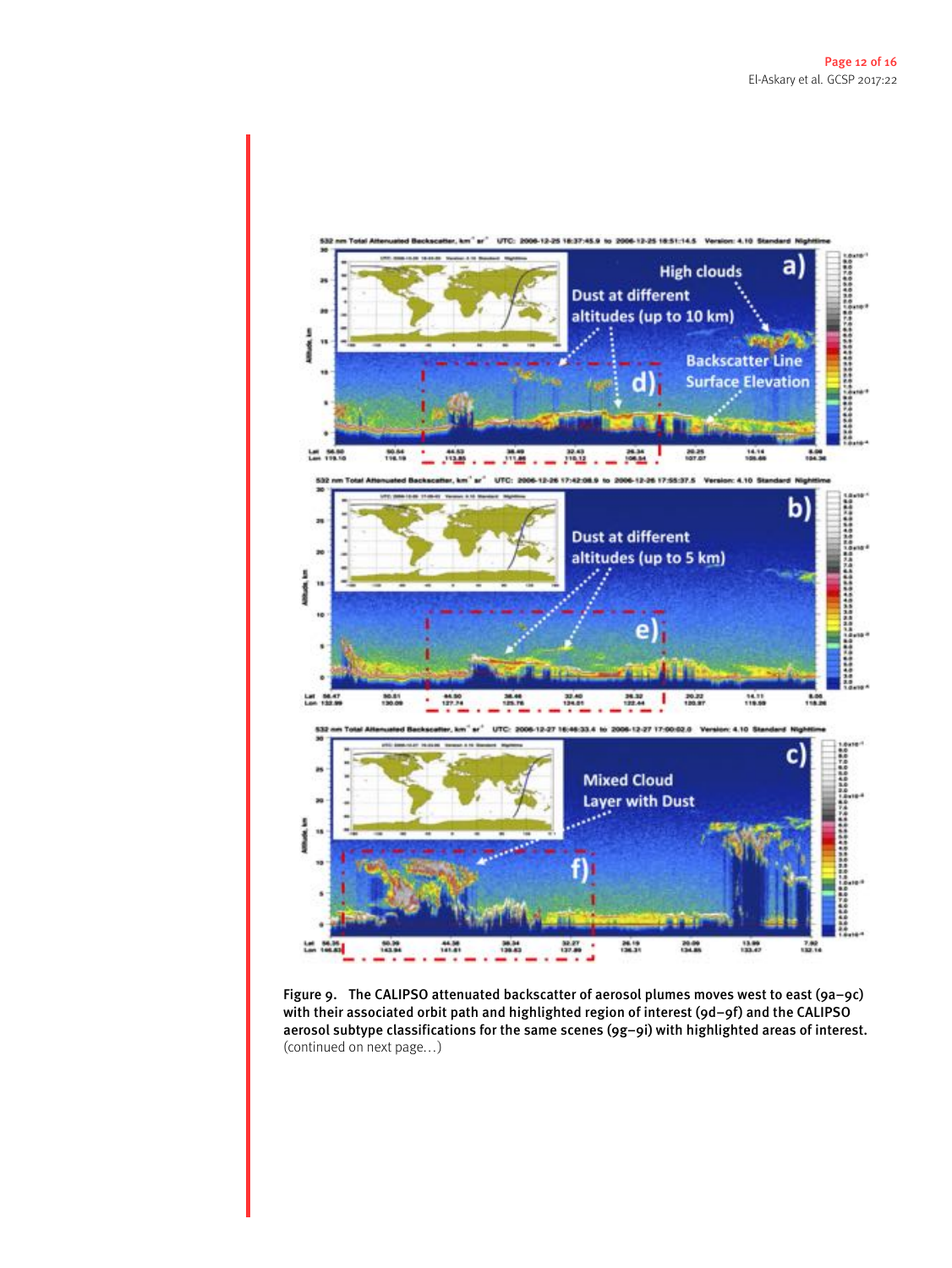

Figure 9. (...continued)

#### **CONCLUSIONS**

Advanced space-based technology, computing resources, environmental modeling and global monitoring networks have opened doors to solving puzzles such as the one addressed here: why and how Kawasaki disease is linked to the environment. Most important, this study makes the likelihood of predicting conditions and reducing risks for KD outbreaks possible. The research and the technology behind this study are integrated with the necessary global alliances, international collaboration of health and environment agencies and laboratories, to do just that. It is noteworthy that UN agencies recognize a myriad of windblown-dust health issues and acknowledge the scientific advances and worldwide operational weather and health services that make it possible to address them. The work reported here, measuring and following different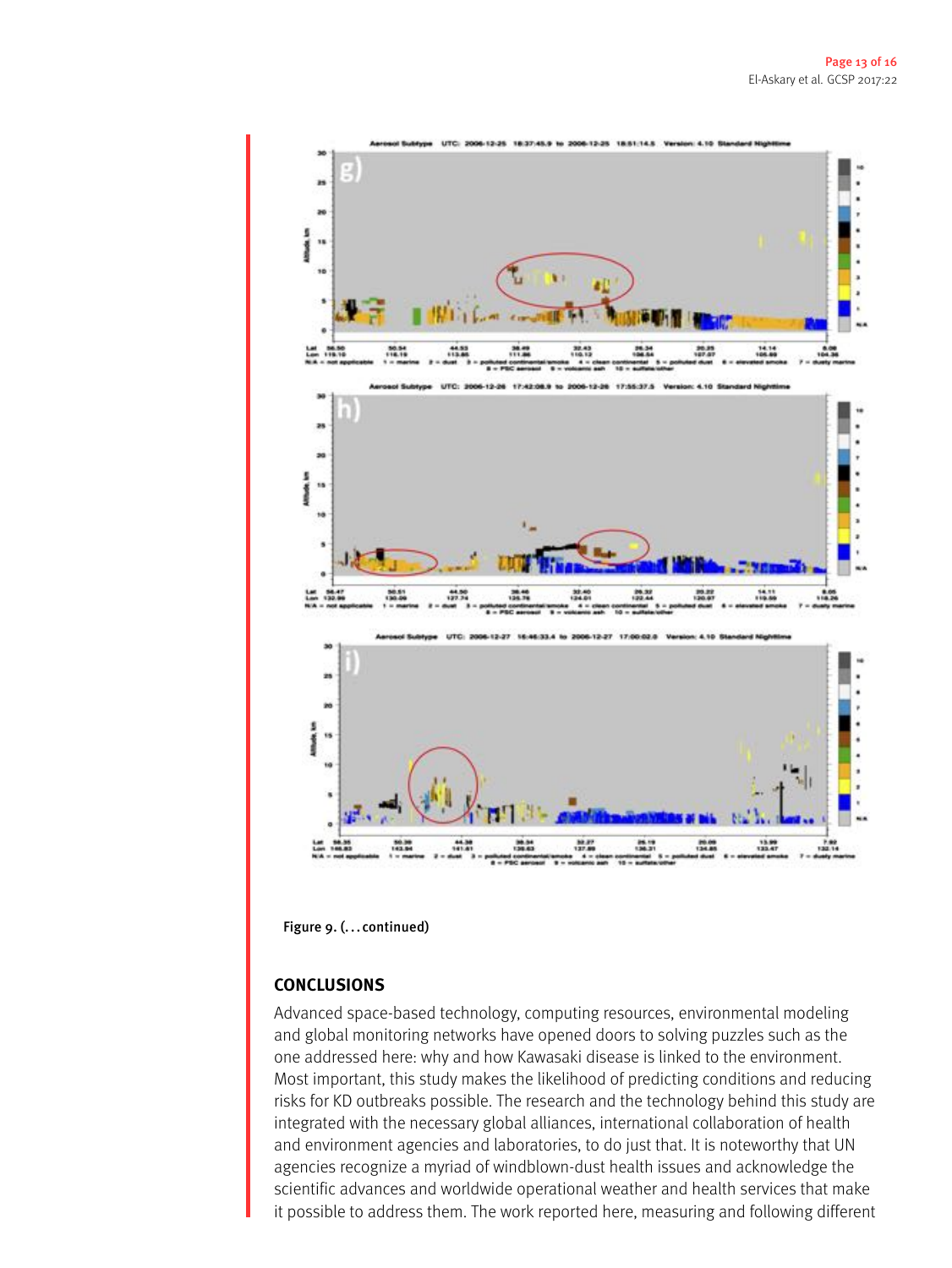properties of aerosol plumes, (like aerosol characteristics, plume vertical profile, and plume volume concentration), allows a well-rounded understanding of the trigger and transport scenarios for the greatest environmental suspects in KD outbreak in eastern China, Japan and possibly the western United States. We can, with certainty, locate aerosol plumes of the suspected type, such as dust, and use its signature to track and study its composition, including changes, over time. This work shows that the KD outbreak data and seasonal dust events and winds do occur in line, in sequence, over the study regions.

Where is research likely to go from here? Data examined herein contains a large amount of dimensionality – of values described in the paper as well as other parameters in each of the datasets we have discussed. Unseen correlations or patterns for clearer understanding may exist, perhaps waiting to be revealed using deep learning techniques to predict and track KD outbreaks using a greater range of geophysical and epidemiologic parameters.

#### **REFERENCES**

- <span id="page-15-0"></span>[1] Yacoub S, Kotit S, Yacoub MH. Disease appearance and evolution against a background of climate change and reduced resources. *Philosophical Transactions of the Royal Society A-Mathematical Physical and Engineering Sciences*. 2011;369:1719–1729, ISSN: 1364-503X.
- <span id="page-15-1"></span>[2] Kumar RK, Tandon R. Rheumatic fever & rheumatic heart disease: The last 50 years. *The Indian Journal of Medical Research*. 2013;137(4):643–658.
- <span id="page-15-2"></span>[3] Megaw JWD. Note on the causation of diseases of the heart and aorta in Europeans in India. *Indian Med Gaz*. 1910;45:81–84.
- <span id="page-15-3"></span>[4] Clark JT. The geographical distribution of rheumatic fever. *J Trop Med Hyg*. 1930;33:249–258.
- <span id="page-15-4"></span>[5] Shinn EA, Smith GW, Prospero JM, Betzer P, Hayes ML, Garrison V, Barber RT. African dust and the demise of Caribbean Coral Reefs. *Geophys. Res. Lett*. 2000;27(19):3029– 3032.
- <span id="page-15-5"></span>[6] Yang Z-H, Zhang Y-X, Zhang Q-X, Meng Z-Q. Association of PM10 derived from dust events with daily outpatient number for cardiovascular diseases. *Zhongguo Huanjing Kexue/China Environmental Science*. 2015;35(1):277–284.
- [7] Meng ZQ, Lu B, Wang T. Dust events as a risk factor for daily hospitalization for respiratory and cardiovascular diseases in Minqin, China. *Atmos Environ*. 2007;41:7048–7058.
- <span id="page-15-6"></span>[8] Zhang Quanxi, Zhang Jian, Yang Zhenhua, Zhang Yuexia, Meng Ziqiang. Impact of PM2.5 derived from dust events on daily outpatient numbers for respiratory and cardiovascular diseases in Wuwei, China. *Procedia Environmental Sciences*. 2013;18:290–298, ISSN 1878-0296. doi: [10.1016/j.proenv.2013.04.038.](http://dx.doi.org/10.1016/j.proenv.2013.04.038)
- <span id="page-15-7"></span>[9] Bode-Thomas F, Ige OO, Yilgwan C. Childhood acquired heart diseases in Jos, north central Nigeria. *Nigerian Medical Journal: Journal of the Nigeria Medical Association*. 2013;54(1):51–58. doi: [10.4103/0300-1652.108897.](http://dx.doi.org/10.4103/0300-1652.108897)
- [10] Oki I, Tanihara S, Ojima T, Nakamura Y, Yanagawa HA. Multicenter collaborative study on the risk factors of cardiac sequelae due to Kawasaki disease: A one-year follow-up study. *Acta Paediatr*. 2000;89:1435–1438.
- <span id="page-15-15"></span>[11] Nakamura Y, Yanagawa H. Worldwide epidemiology of Kawasaki disease. *Prog Pediatr Cardiol*. 2004;19:99–108.
- <span id="page-15-8"></span>[12] Nakamura Y, Yashiro M, Uehara R, et al. Epidemiologic features of Kawasaki disease in Japan: Results of the 2009–2010 Nationwide Survey. *Journal of Epidemiology* . 2012;22(3):216–221. doi: [10.2188/jea.JE20110126.](http://dx.doi.org/10.2188/jea.JE20110126)
- <span id="page-15-9"></span>[13] Rodó X, Curcoll R, Robinson M, et al. Tropospheric winds from northeastern China carry the etiologic agent of Kawasaki disease from its source to Japan. *Proceedings of the National Academy of Sciences of the United States of America*. 2014;111(22):7952–7957. doi: [10.1073/pnas.1400380111.](http://dx.doi.org/10.1073/pnas.1400380111)
- <span id="page-15-12"></span>[14] Rodó X, Ballester J, Cayan D, et al. Association of Kawasaki disease with tropospheric wind patterns. *Scientific Reports*. 2011;1:152. doi: [10.1038/srep00152.](http://dx.doi.org/10.1038/srep00152)
- <span id="page-15-14"></span>[15] Burns JC, Herzog L, Fabri O, et al. Seasonality of Kawasaki disease: A global perspective. *Convertino M, Ed. PLOS ONE* . 2013;8(9):e74529. doi: [10.1371/journal.pone.0074529.](http://dx.doi.org/10.1371/journal.pone.0074529)
- <span id="page-15-13"></span>[16] Burns JC, Cayan DR, Tong G, et al. Seasonality and temporal clustering of Kawasaki Syndrome. *Epidemiology (Cambridge, Mass)*. 2005;16(2):220–225.
- <span id="page-15-10"></span>[17] Frazer J. The mysterious Kawasaki disease might cross the Pacific on air currents high in the atmosphere. *Nature*. 2012;484:21–23. doi: [10.1038/484021a.](http://dx.doi.org/10.1038/484021a)
- <span id="page-15-11"></span>[18] Pachauri RK, Meyer LA. *IPCC, 2014: Climate Change 2014: Synthesis Report. Contribution of Working Groups I, II and III to the Fifth Assessment Report of the Intergovernmental Panel on Climate Change*. Geneva, Switzerland: IPCC; 2014: 151 pp.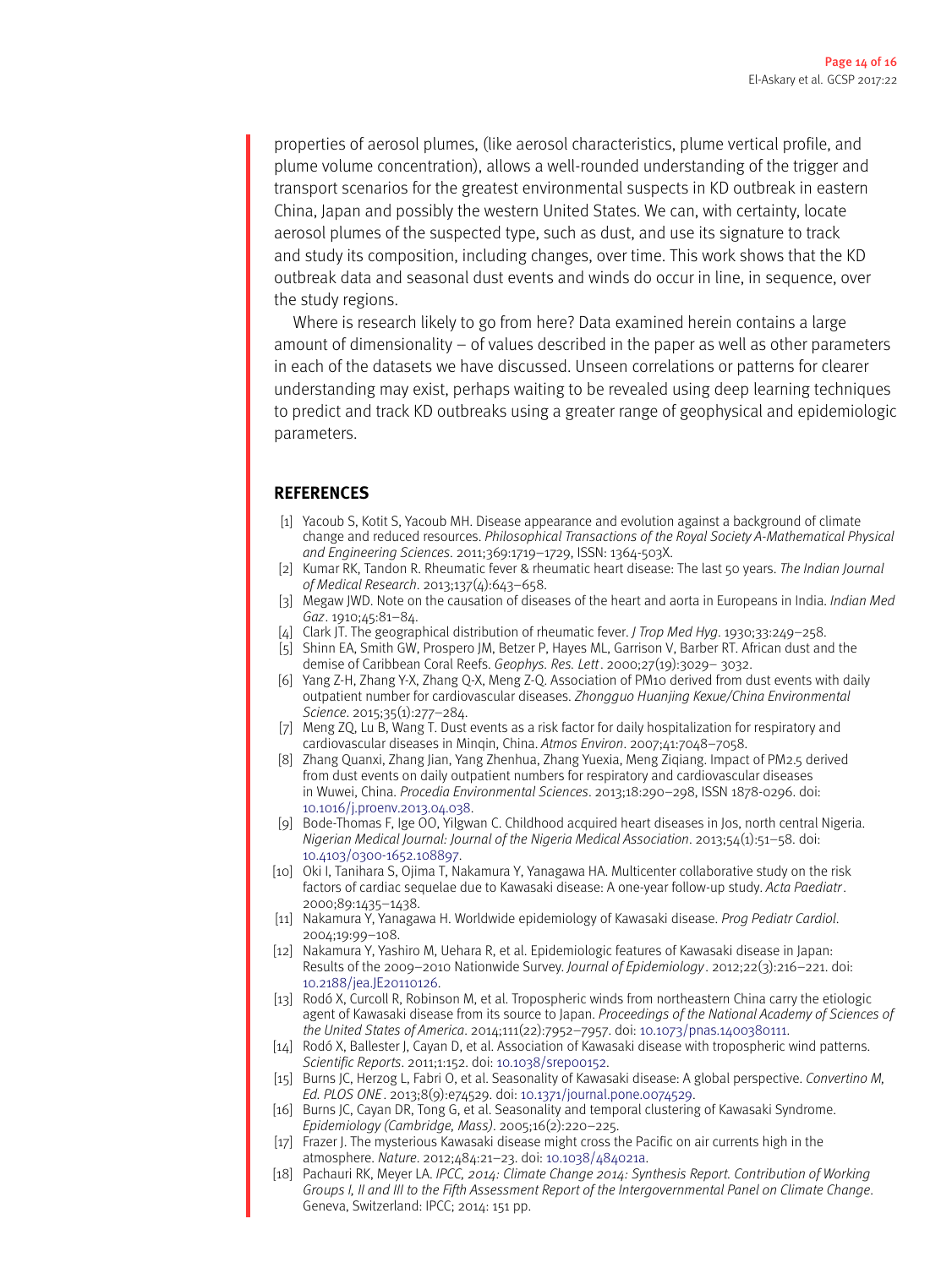- <span id="page-16-0"></span>[19] Reed NG. The history of ultraviolet germicidal irradiation for air disinfection. *Public Health Reports*. 2010;125(1):15–27.
- <span id="page-16-1"></span>[20] Hoang LT, Shimizu C, Ling L, et al. Global gene expression profiling identifies new therapeutic targets in acute Kawasaki disease. *Genome Medicine*. 2014;6(11):541. doi: [10.1186/s13073-014-0102-6.](http://dx.doi.org/10.1186/s13073-014-0102-6)
- <span id="page-16-2"></span>[21] Le J, El-Askary HM, Allali M, Struppa DC. Application of recurrent neural networks for drought projections in California. *Atmospheric Research*. Available online 6 January 2017, ISSN 0169-8095. doi: [101016/j.atmosres.201701002.](http://dx.doi.org/101016/j.atmosres.201701002)
- <span id="page-16-3"></span>[22] Al-Saadi J, Szykman J, Pierce RB, et al. Improving national air quality forecasts with satellite aerosol observations. *Bull. Am. Meteorol. Soc.* 2005;86:1249–1261. doi: [10.1175/BAMS-86-9-1249.](http://dx.doi.org/10.1175/BAMS-86-9-1249)
- <span id="page-16-4"></span>[23] Harrison SP, Kohfeld KE, Roelandt C, Claquin T. The role of dust in climate changes today, at the last glacial maximum and in the future. *Earth-Science Reviews*. 2001;54(1–3):43–80, ISSN 0012-8252. doi: [10.1016/S0012-8252\(01\)00041-1.](http://dx.doi.org/10.1016/S0012-8252(01)00041-1)
- <span id="page-16-5"></span>[24] Igarashi Y, Fujiwara H, Jugder D. Change of the Asian dust source region deduced from the composition of anthropogenic radionuclides in surface soil in Mongolia. *Atmos. Chem. Phys*. 2011;11:7069–7080. doi: [10.5194/acp-11-7069-2011.](http://dx.doi.org/10.5194/acp-11-7069-2011)
- <span id="page-16-6"></span>[25] Hadley OL, Ramanathan V, Carmichael GR, Tang Y, et al. Trans-Pacific transport of black carbon and fine aerosols (D<2.5 um) into North America. *J. of Geoph. Res.* 2007;112:D05309. doi: [10.1029/2006JD007632.](http://dx.doi.org/10.1029/2006JD007632)
- <span id="page-16-7"></span>[26] Ginoux P, Garbuzov D, Hsu NC. Identification of anthropogenic and natural dust sources using Moderate Resolution Imaging Spectroradiometer (MODIS) Deep Blue level 2 data. *J. of Geoph Res.-Atmos*. 2010;11:D05204. doi: [10.1029/2009JD012398.](http://dx.doi.org/10.1029/2009JD012398)
- [27] Kaufman YJ, Tanrè D, Boucher OA. Satellite view of aerosols in the climate system. *Nature*. 2002;419(6903):215–223, ISSN 0028-0836.
- <span id="page-16-8"></span>[28] King MD, Kaufman YJ, Tanrè D, Nakajima T. Remote sensing of tropospheric aerosols from space: Past, present, and future. *Bull. Am. Meteorol. Soc.* 1990;80(11):2229–2260, ISSN 0003-0007.
- <span id="page-16-9"></span>[29] Astitha M, Kallos G, Katsafados P. Air pollution modeling in the Mediterranean region: Analysis and forecasting of episodes. *Atmospheric Research*. 2008;89(4):358–364, ISSN 0169-8095.
- [30] Kallos G, Kotroni V, Lagouvardos K, Papadopoulos A. On the long-range transport of air pollutants from Europe to Africa. *Geoph. Res. Lett.* 1998;25(5):619–622, ISSN 00948276.
- [31] Kallos G, Astitha M, Katsafados P, Spyrou C. Long-range transport of anthropogenically and naturally produced particulate matter in the Mediterranean and North Atlantic: Current state of knowledge. *Journal of Applied Meteorology and Climate*. 2007;46(8):1230–1251, ISSN 1558-8424.
- [32] Kaskaoutis DG, Prasad AK, Kosmopoulos PG, Sinha PR, et al. Synergistic use of remote sensing and modeling for tracing dust storms in the Mediterranean. *Adv. Meteorol.* 2012;2012: Article 861026. doi: [10.1155/2012/861026.](http://dx.doi.org/10.1155/2012/861026)
- [33] El-Askary H, Sarkar S, Kafatos M, El-Ghazawi T. A multisensor approach to dust storm monitoring over the Nile Delta. *IEEE Trans. Geosci. Rem. Sens*. 2003;41(10):2386–2391.
- [34] El-Askary H, Park SK, Nickovic S, Chin M. Remote sensing and modeling of atmospheric dust and studying its impact on environment, weather, and climate. *Adv. Meteorol*. 2015;2015: Article 854968. doi: [10.1155/2015/854968.](http://dx.doi.org/10.1155/2015/854968)
- <span id="page-16-10"></span>[35] El-Askary H, Park SK, Ahn M-H, Prasad A, Kafatos M. On the detection and monitoring of the transport of an Asian dust storm approaching the Korean Peninsula. *J. of Env. Informatics*. 2015;25(2):99–116.
- <span id="page-16-11"></span>[36] Hossny E, Mokhtar G, El-Awady M, Ali I, Morsy M, Dawood A. Environmental exposure of the pediatric age groups in Cairo city and its suburbs to cadmium pollution. *The Science of the Total Environment*. 2001;273(1-3):135–146, ISSN 0048-9697.
- <span id="page-16-12"></span>[37] Sprigg W, Nickovic S, Galgiani JN, Pejanovic G, et al. Regional dust storm modeling for health services: The case of valley fever. *J. of Aeol. Res.* 2014;14:53–73, ISSN 1875-9637.
- <span id="page-16-13"></span>[38] Vukovic A, Vujadinovic M, Pejanovic G, Andric J, et al. Numerical simulation of ''An American Haboob''. *Atmos. Chem. Phys.* 2014;14:3211–3230.
- <span id="page-16-14"></span>[39] Fisher FS, Johnson SM, Bultman MW, Pappagianis D. The dispersal of Coccidioides spp: microns to kilometers. In: *Proceedings of the 56th Annual Coccidioidomycosis Study Group Meeting*. Tucson: Univ. Ariz; March 24 2012.
- [40] Smith CB. Epidemiology of acute coccidioidomycosis with erythema nodosum (San Joaquin or Valley fever). *Am. J. Pub. Health*. 1940;30:600–611.
- [41] Ramras DB, Walch HA, Murray IP, Davidson BH. An epidemic of coccidioidomycosis in the Pacific Beach area of San Diego. *Am. Rev. Resp. Dis*. 1970;101:975–978.
- [42] Laniado-Laborin R. Expanding understanding of epidemiology of coccidioidomycosis in the Western hemisphere. *Ann. N.Y. Acad. Sci*. 2007;1111:19–34.
- <span id="page-16-15"></span>[43] Williams PL, Mendez P, Smyth LT. Symptomatic coccidioidomycosis following a severe natural dust storm: An outbreak at the Naval Air Station. *CHEST* . 1979;76:556–570.
- <span id="page-16-16"></span>[44] Kaufman YJ, Tanré D, Remer LA, Vermote EF, Chu A, Holben BN. Operational remote sensing of tropospheric aerosol over land from EOS moderate resolution imaging spectroradiometer. *J. Geophys. Res. D Atmos*. 1997;102(D14):17051–17067 doi: [10.1029/96JD03988.](http://dx.doi.org/10.1029/96JD03988)
- <span id="page-16-17"></span>[45] Tanré D, Kaufman YJ, Herman M, Mattoo S. Remote sensing of aerosol properties over oceans using the MODIS/EOS spectral radiances. *J. Geophys. Res. D Atmos*. 1997;102(D14):16971–16988 doi: [10.1029/96JD03437.](http://dx.doi.org/10.1029/96JD03437)
- <span id="page-16-18"></span>[46] Remer LA, Kaufman YJ, Tanré D, Mattoo S, Chu DA, et al. The MODIS aerosol algorithm, products, and validation. *J. Atmos. Sci.* 2005;62:947–973. doi: [10.1175/JAS3385.1.](http://dx.doi.org/10.1175/JAS3385.1)